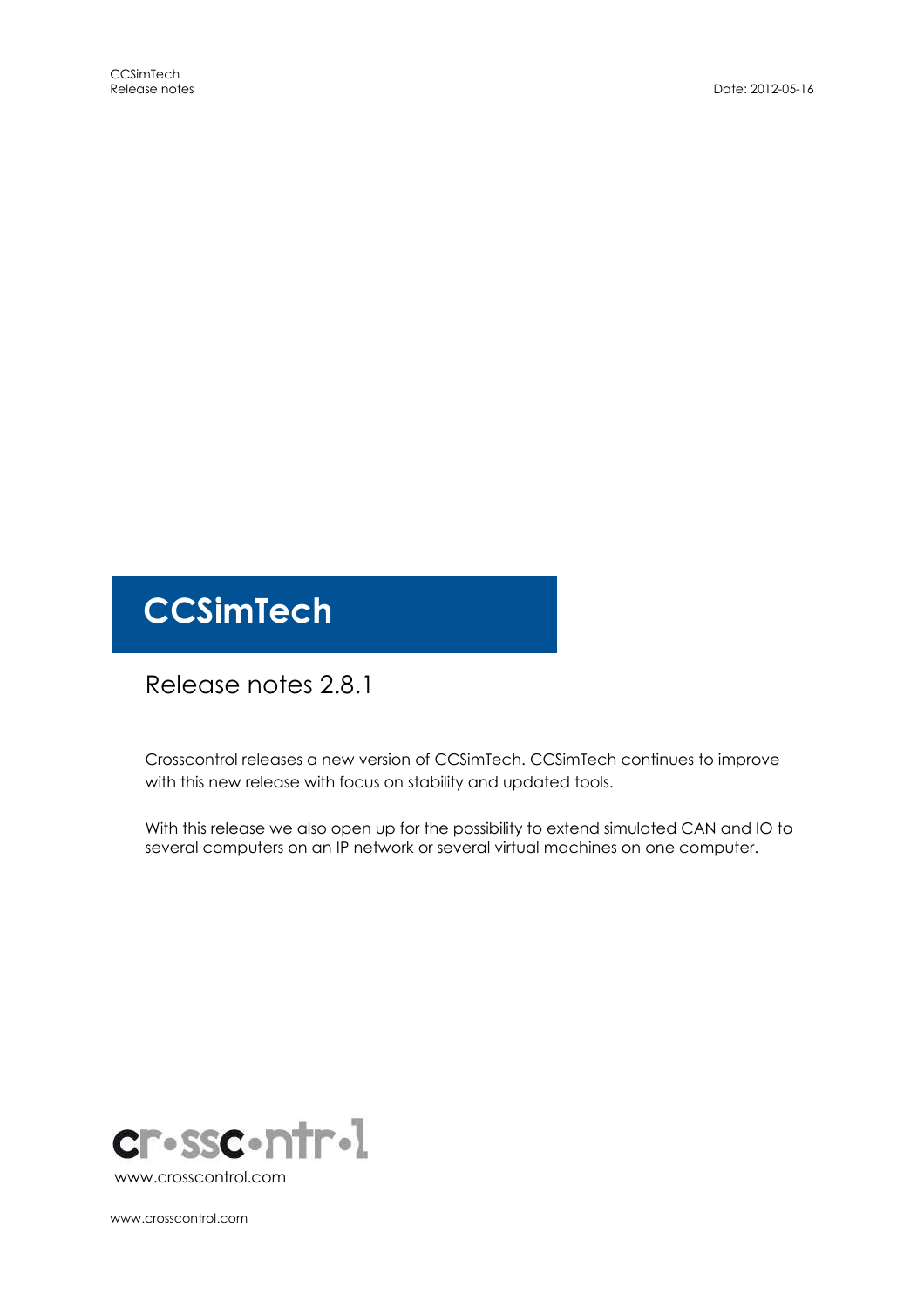## Change notification – Release of CCSimTech 2.8.1

CrossControl AB is releasing a new version of CCSimTech including a face-lift of SimCan Configurator, several bug fixes and also introduction of new functionality.

## Licensing

The new version of CCSimTech will not require a new license. When installing the new version of CCSimTech the old license registered on the computer will be discovered. With the introduction of two license levels an old license, before version 2.7.0, is equal to the new Developer license which has no limitations.

If you don't have a valid license for CCSimtech install the new version and follow the instructions in CCSimTech help to request a license.

#### New possibilities

With this release of CCSimTech 2.8.1 there are a number of new features:

- A new adapter is introduced to SimCan to make it possible to connect several SimCan networks running on different computer together over IP. This is especially convenient if several virtual machines are running and shall be connected to same simulated Can network.
- The SimCan Configurator tool has received a face lift to make SimCan configuration easier and more logical.

# Improved stability and bug fixes

In this release, as usual, efforts are put on stability; a number of improvements have been made:

- Registration of node license used to fail if CCSimTech was started before a valid license was registered. This is now solved.
- Floating licenses was appearing as expired in Finland du to a different format for dates, this no longer happens.

And also many small improvements are made for better stability in all CCSimTech components.